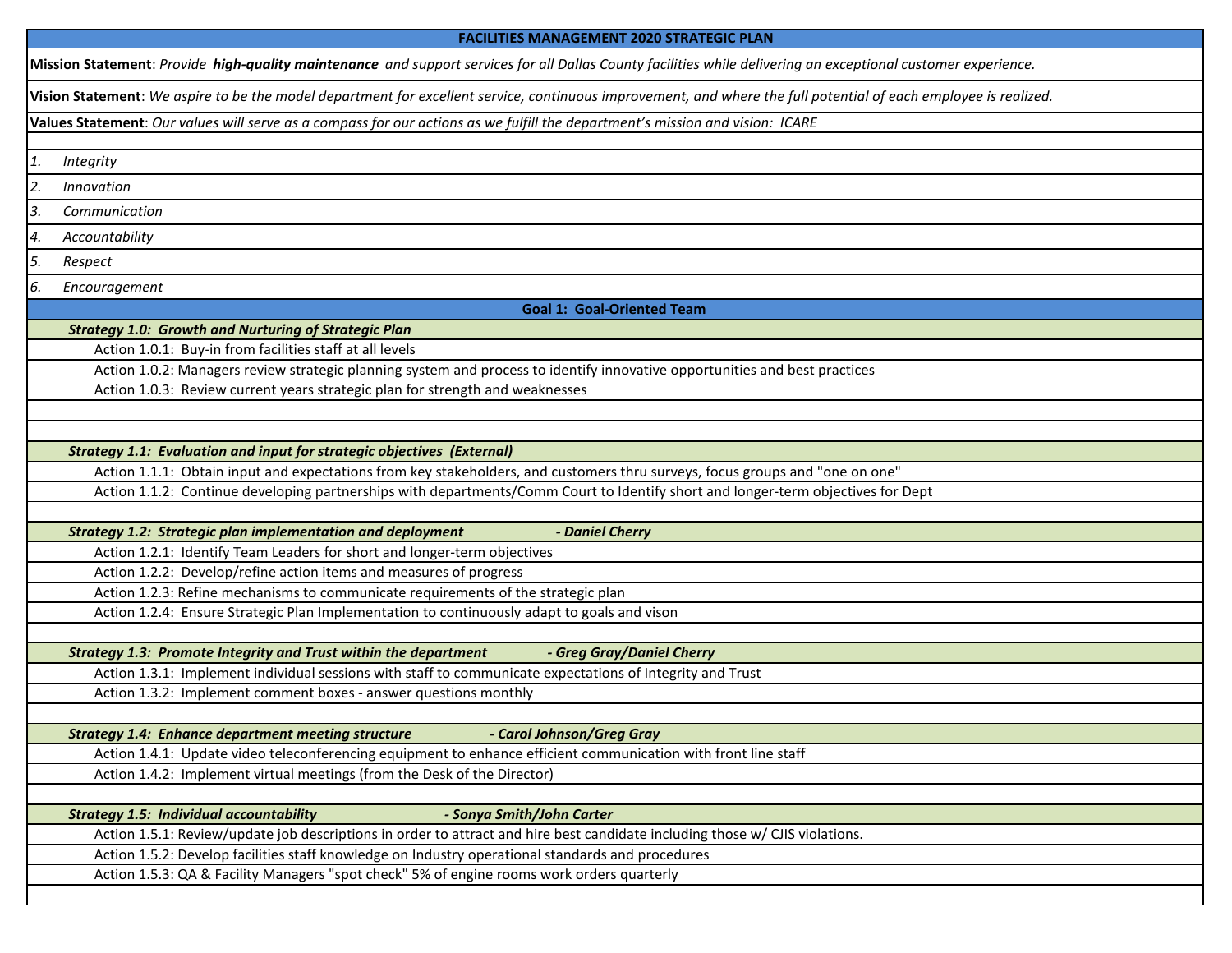| <b>Goal 2: Practice Sound Governance and Fiscal Accountability</b>                                                                                                        |
|---------------------------------------------------------------------------------------------------------------------------------------------------------------------------|
| <b>Strategy 2.0: Efficiency in fiscal management processes</b><br>-Cynthia Hernandez                                                                                      |
| Action 2.0.1: Move towards electronic efficiencies for departmental procurement and payment practices                                                                     |
| Action 2.0.2: Continue training departmental personnel to ensure efficiencies, budget control, and knowledge of best practices                                            |
|                                                                                                                                                                           |
| -Carol Johnson/Ella Daniels<br><b>Strategy 2.1: Effective contract management</b>                                                                                         |
| Action 2.1.1: Review of departmental contracts, including extensions, for specifications with technical experts, include scope gap reviews                                |
| Action 2.1.2: Develop formal process for manager reviews/monitor contract performance after contract has been issued                                                      |
| Action 2.1.3: Partner w/ Purchasing to develop database for contract expirations and extensions (including review period, 90 days out) for Fiscal Services and Operations |
| Action 2.1.4: Develop contracted services for essential services (Chillers, generators etc.)                                                                              |
| Action 2.1.5: Identify and develop "ticklers" for essential contract services                                                                                             |
|                                                                                                                                                                           |
| <b>Strategy 2.2: Fiscal accountability</b><br>-Cynthia Hernandez / Elizabeth Allen                                                                                        |
| Action 2.2.1: Weekly reporting to upper management of accounts balances for 126, 196, 1021, 1022                                                                          |
| Action 2.2.2: Semi-annual budget balance review for following budget year                                                                                                 |
| Action 2.2.3: Develop/implement/monitor warranty database                                                                                                                 |
|                                                                                                                                                                           |
| <b>Goal 3: Promote Excellence in Customer Service</b>                                                                                                                     |
| Strategy 3.0: Listening to internal and external customer Sonya Smith / Daniel Cherry                                                                                     |
| Action 3.1.1: Continue customer service survey bi-annual with a concentration of building identification to correct/address issues                                        |
| Action 3.1.2: Address the voice of the customer issues after survey                                                                                                       |
| Action 3.1.3: Develop monthly surveys for high interest customers (Sheriff's Department, etc.)                                                                            |
|                                                                                                                                                                           |
| - Carol Johnson<br><b>Strategy 3.1: Relationship management</b>                                                                                                           |
| Action 3.1.1: Biannual customer service training at all levels; dispatch desk, day porters and vendor owners                                                              |
| Action 3.1.2: Manage work order deficiency process with strong accountability and re-training procedures                                                                  |
| Action 3.1.3: Review customer deficiency email portal daily; with a customer follow up                                                                                    |
| Action 3.1.4: Develop in-house customer service training                                                                                                                  |
|                                                                                                                                                                           |
| - Fred St. Amant<br><b>Strategy 3.2: CMMS enhancements</b>                                                                                                                |
| Action 3.2.1: Complete the modernization of the preventative maintenance program in all detention facilities by end of FY 2021                                            |
| Action 3.2.2: Complete and implement CMMS by end of FY21 for all county locations                                                                                         |
| Action 3.2:3: Develop automated survey per completed work order once CMMS is implemented                                                                                  |
|                                                                                                                                                                           |
| Strategy 3.3: Monitor out sourced county contracts - Carol Johnson                                                                                                        |
| Action 3.3.1: Monitor janitorial, pest control, window cleaning, carpet cleaning contracts for best practices                                                             |
| Action 3.3.3: Engage Facilities Managers at all levels to perform routinely janitorial inspections to enhance front of the house                                          |
| Action 3.3.3: Develop system to monitor contract expiration dates                                                                                                         |
|                                                                                                                                                                           |
| -Kumar Pilla<br>Strategy 3.4: Improve the appearance parking facilities and building grounds                                                                              |
| Action 3.4.1: Enhance quality of parking lots, re-striping 50% of parking lots, explore options for regular maintenance, including agreements with R&B districts.         |
| Action 3.4.2: Develop 5 & 10 year refresh plan for all buildings (paint, carpet, landscape etc.)                                                                          |
| Action 3.4.3: Add directional signage in FCCB Parking Lots C, D and F                                                                                                     |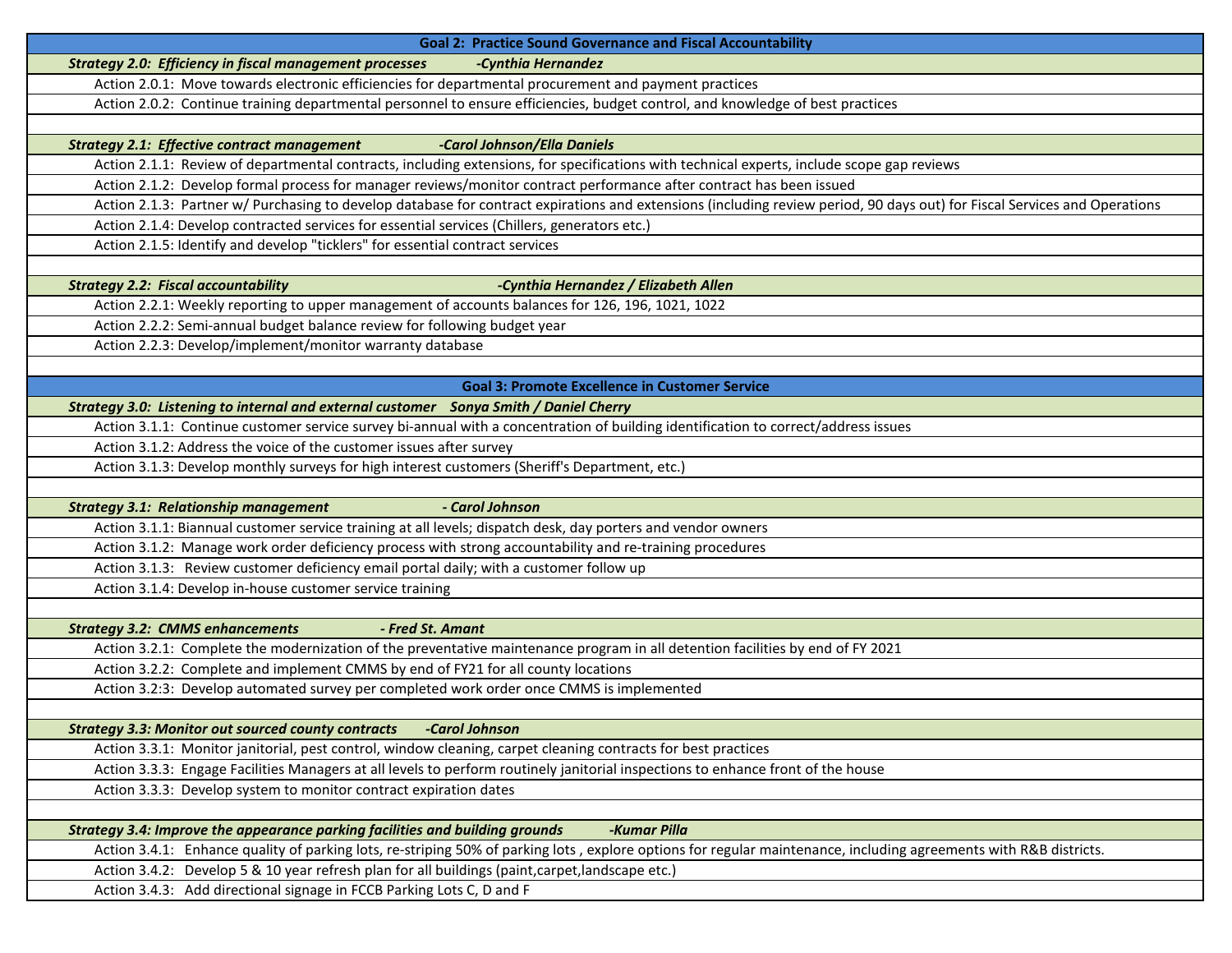|                                          | <b>Goal 4: Engagement and Development of Workforce Talent</b>                                                                                                          |
|------------------------------------------|------------------------------------------------------------------------------------------------------------------------------------------------------------------------|
|                                          | -Sonya Smith<br><b>Strategy 4.0: Effective recruitment of employees</b>                                                                                                |
|                                          | Action 4.0.1: Effectively monitor networking outreach (in-house recruitment with HR)                                                                                   |
|                                          | Action 4.0.2: Continue and enhance partnerships with staffing agencies and technical schools                                                                           |
|                                          | Action 4.0.3: Review other sources for job postings (HHS/GA monitors)                                                                                                  |
|                                          |                                                                                                                                                                        |
|                                          | <b>Strategy 4.1: Compensation program and strategy</b><br>-Ryan Piper                                                                                                  |
|                                          | Action 4.1.1: Review possibility to implement market-based stipends for skilled labor and qualified certifications                                                     |
|                                          |                                                                                                                                                                        |
|                                          | -Greg Gray/Sonya Smith<br><b>Strategy 4.2: Enhance evaluation and improvement systems</b>                                                                              |
|                                          | Action 4.2.1: Continue enhancement of mid year review, performance evaluations, and employee satisfaction surveys                                                      |
|                                          | Action 4.2.2: Continue to build a culture that embraces performance, accountability and communication                                                                  |
|                                          | Action 4.2.3: Manage performance and design a reward system that keep employees motivated (most work orders completed, highest completion rate, decline of work, etc.) |
|                                          | Action 4.2.4: Develop and implement clear evaluation criteria                                                                                                          |
|                                          |                                                                                                                                                                        |
| <b>Strategy 4.3: Staff development</b>   | -Daniel Cherry/Steve Rogers<br>Action 4.3.1: Develop and implement succession strategy to ensure organizational growth                                                 |
|                                          | Action 4.3.2: Establish tooling requirements and accountability standards for employees                                                                                |
|                                          | Action 4.3.3: Develop a new hire in-house training (senior staff member to new recruit)                                                                                |
|                                          | Action 4.3.4: Redefine/implement employee awards program                                                                                                               |
|                                          | Action 4.3.5: Develop/implement staff qualification standards/checklist                                                                                                |
|                                          |                                                                                                                                                                        |
|                                          | <b>Strategy 4.4: HR compliance and policies</b><br>-Sonya Smith/Greg Gray                                                                                              |
|                                          | Action 4.4.1: Develop and communicate clear (understandable) policies that balance the interests of both management and employees                                      |
|                                          | Action 4.4.2: Fully integrate compliance expectations within the policy framework                                                                                      |
|                                          | Action 4.4.3: Annual review of Facilities policies and procedures                                                                                                      |
|                                          | Action 4.4.4: Develop job description/SOPs for essential positions (Contracts Manager, Real Estate Manager, Etc)                                                       |
|                                          |                                                                                                                                                                        |
|                                          | <b>Goal 5: Ensure High Performance Organization</b>                                                                                                                    |
|                                          | -Daniel Cherry/Ryan Piper/Fred St. Amant<br><b>Strategy 5.0: Promoting organizational excellence</b>                                                                   |
|                                          | Action 5.0.1: Manage identified critical bldg. operations (i.e. SWIFS, Jails & Juvenile) with response and protocols                                                   |
|                                          | Action 5.0.2: Effectively communicate organizational structure (vendors, JOC, internal customers, etc.)                                                                |
|                                          | Action 5.0.3: Develop resource list on Facilities webpage (POC for other departments/departmental org chart)                                                           |
|                                          | Action 5.0.4: Attain ISO 14001 certification                                                                                                                           |
|                                          | Action 5.0.5: Implement lessons learned from ISO 9001 into departmental operations                                                                                     |
|                                          |                                                                                                                                                                        |
| <b>Strategy 5.1: Process improvement</b> | -Robby Saye                                                                                                                                                            |
|                                          | Action 5.1.1: Promote process improvement projects within the department                                                                                               |
|                                          | Action 5.1.2: Recognize quarterly improvement projects, implementation and control processes                                                                           |
|                                          | Action 5.1.3: Identify major processes that require improvement                                                                                                        |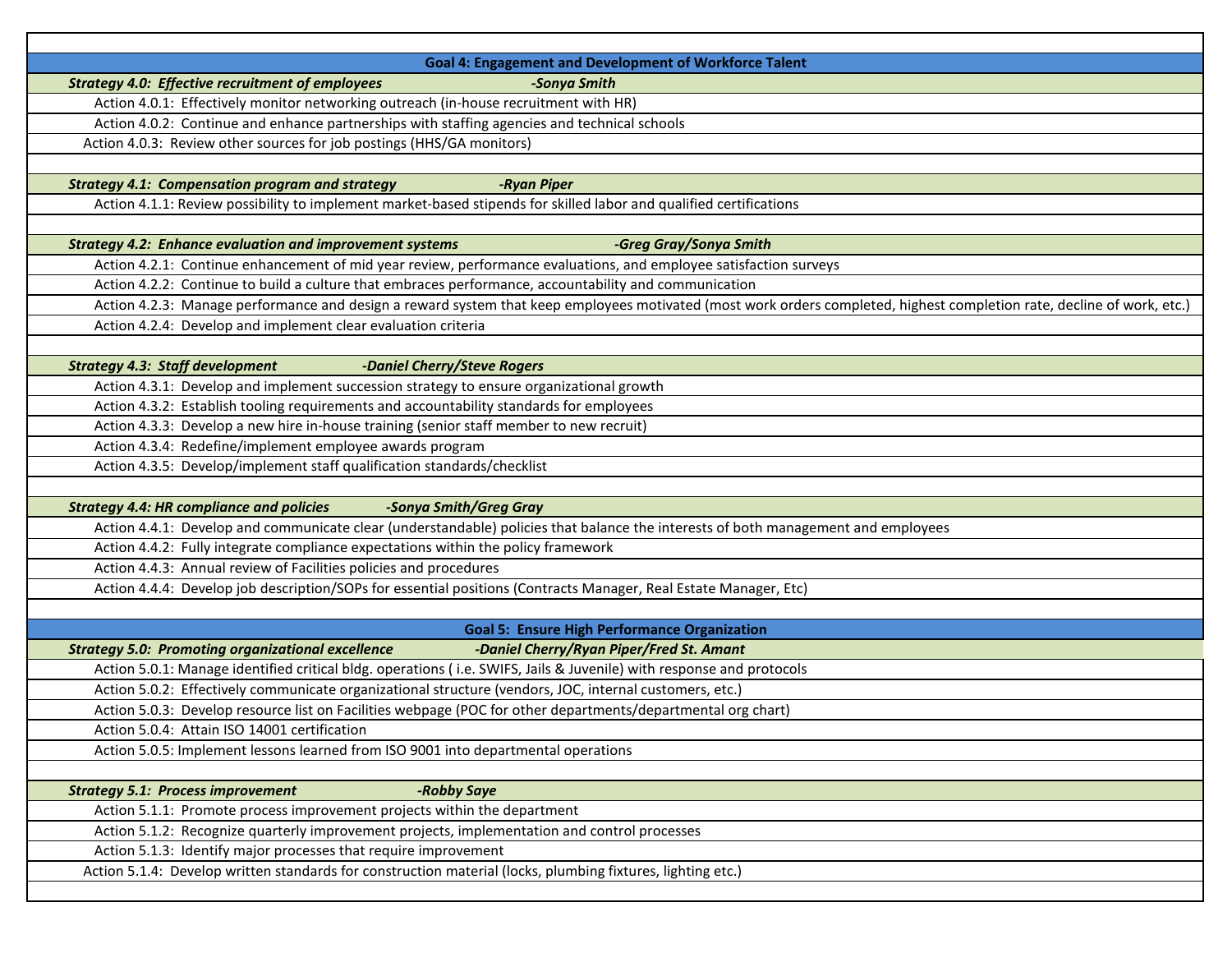| <b>Strategy 5.2: Procedures implementations and results measurement</b><br>-Kumar Pilla                                                     |
|---------------------------------------------------------------------------------------------------------------------------------------------|
| Action 5.2.1: Exploration of possible applications of ISO standards                                                                         |
| Action 5.2.2: Consistent use of comparative data (ICMA, IFMA, gov. facilities depts.) for department operations                             |
| Action 5.2.3: Improve project tracking and documentation of processes                                                                       |
| Action 5.2.4: Standardize project close-out and commissioning for major capital projects                                                    |
| Action 5.2.5: Increase resources for construction observation to ensure contract compliance.                                                |
|                                                                                                                                             |
| Strategy 5.3: Promote a culture of innovation throughout the department<br>-Eric Taylor                                                     |
| Action 5.3.1: Re-write Innovation Award Policy                                                                                              |
| Action 5.3.2: Communicate innovation wins and new processes                                                                                 |
| Action 5.3.3 Research/implement Employee Focused Initiatives                                                                                |
|                                                                                                                                             |
| <b>Strategy 5.4: Fleet management</b><br><b>Daniel Cherry/Charles Edwards</b>                                                               |
| Action 5.4.1: Enforcing county policy and hold all drivers accountable (i.e.tolltags, red-light-City of Dallas, Country Taxpayers concerns) |
| Action 5.4.2: Use and promote electric and other clean vehicle technologies                                                                 |
| Action 5.4.3: Establish shared services vehicle pilot program in government district utilizing electric vehicle technology                  |
|                                                                                                                                             |
| <b>Strategy 5.5: Assess staffing throughout department</b><br>-Robby Saye                                                                   |
| Action 5.5.1: Review the allocation of staff throughout the department based on county needs and building sq footage                        |
|                                                                                                                                             |
| -Kumar Pilla<br><b>Strategy 5.6: Environmental stewardship</b>                                                                              |
| Action 5.6.1:<br>Develop & implement green initiatives programs according to the latest facility management standards                       |
| Reauthorize the solicitation of the energy performance contracting program<br>Action 5.6.2:                                                 |
| Identify and develop critical item list (backflow testing logs, refrigerant log, gas testing log)<br>Action 5.6.3:                          |
| Research green initiatives for generators/boilers<br>Action 5.6.4:                                                                          |
| Establish recycling "collection" program for Paper, Metal, Glass, Cardboard and Plastic at 2 major capital projects.<br>Action 5.6.5:       |
|                                                                                                                                             |
| <b>Strategy 5.7: Inventory and parts supply review</b><br>Cyndi Armendariz / Daniel Cherry                                                  |
| Action 5.7.1: Conduct and maintain daily inventory practices                                                                                |
| Action 5.7.2: Evaluate feasibility to have Fastenal/Grainger maintain & stock inventory at remote locations                                 |
| Action 5.7.3: Develop contracts with purchasing for day to day expenses to eliminate PUPO purchases                                         |
| Action 5.7.4: Develop/implement tool management program                                                                                     |
|                                                                                                                                             |
| <b>Strategy 5.8: Administration of the Capital Improvement Program</b><br>-Felicia Requena/Liz Allen                                        |
| Action 5.8.1: CIP Manager provides a monthly expenditure report to facilities director and managers-CIP balances of 196 throughout the year |
| Action 5.8.2: Develop project tracking form - documentation, pictures, metrics                                                              |
| Action 5.8.3: Align CIP with GFOA best practices and standards                                                                              |
| Action 5.8.4: Review CIP for contract opportunities - develop a minimum of three (3) contracts for FY2021                                   |
| Action 5.8.5: Complete the Facilities Management Capital Improvement Program for FY 21.                                                     |
| Action 5.8.6: Complete condition assessments for Adult Detention, Juvenile Detention                                                        |
|                                                                                                                                             |
| <b>Strategy 5.9: Enhance space utilization of County facilities</b><br>-Sandeep Kathuria                                                    |
| Action 5.9.1: Continue monitoring of space standards county wide                                                                            |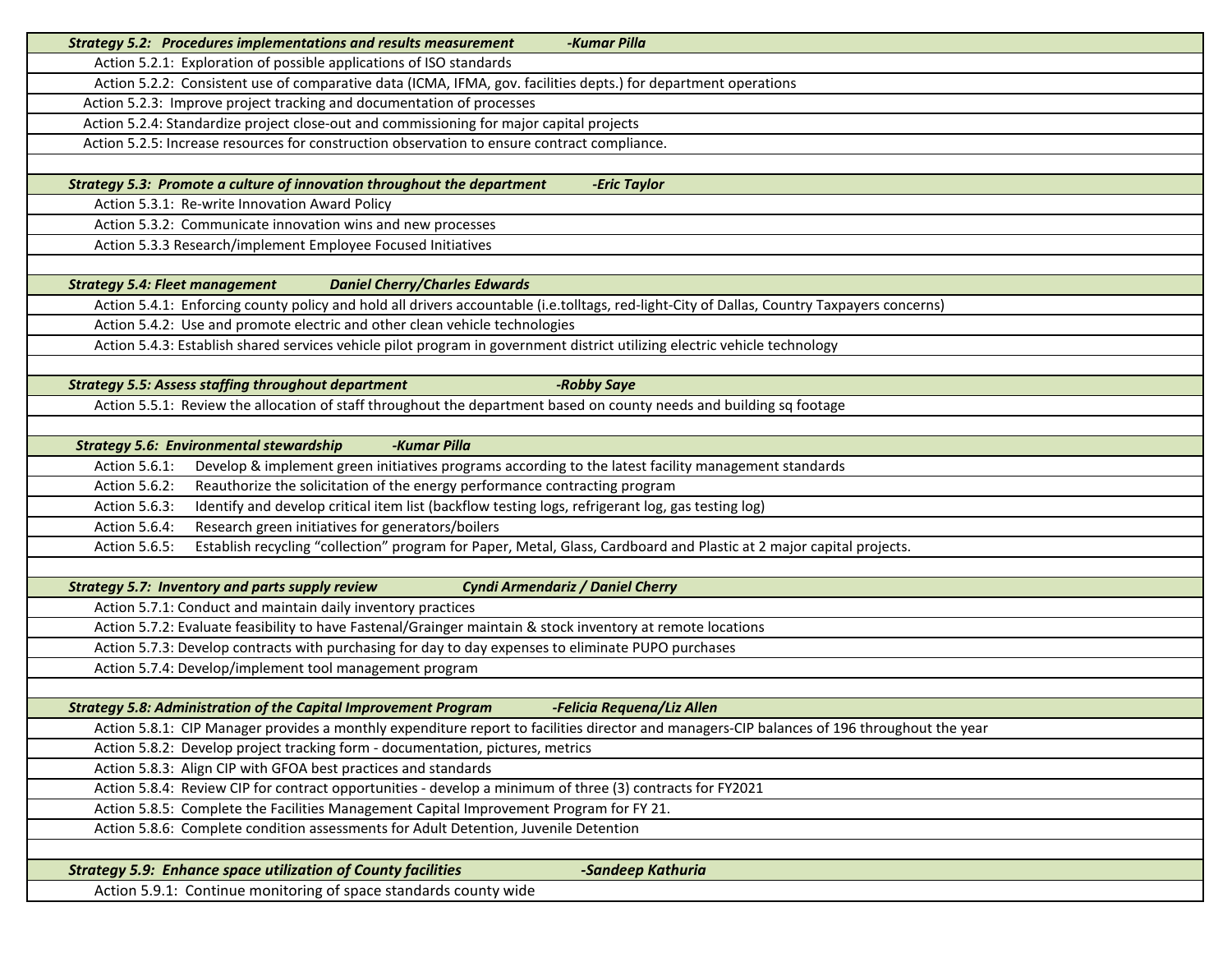| Action 5.9.2: Complete a review for the consolidation of County operations and reduction of the use of leased space                                      |
|----------------------------------------------------------------------------------------------------------------------------------------------------------|
| Action 5.9.3: Create a new master plan for the Juvenile Facilities with the department's new vision statement                                            |
| Action 5.9.4: Develop Building Signage standards for consistency across County Buildings                                                                 |
| Action 5.9.5: Deploy an educational campaign to advise on records storage and recycling processes                                                        |
| Action 5.9.6: Develop drawings and specifications to relocate Court of Appeals to Old Red Court House                                                    |
| Action 5.9.7: Develop drawings and specifications to move Probate Courts to George Allen 7 <sup>th</sup> Floor                                           |
| Action 5.9.8: Develop a program and access needs at RB4 Facility                                                                                         |
| Action 5.9.9: Develop bridging documents and issue an RFP to solicit a Construction Manager at Risk (CMAR) for a new Mesquite Govt. Center               |
|                                                                                                                                                          |
| <b>Strategy 5.10: Enhance training opportunities</b><br>-Josh Harless                                                                                    |
| Action 5.10.1: Explore training opportunities for staff utilizing HR and outside vendors                                                                 |
| Action 5.10.2: Create mechanism to document all training                                                                                                 |
|                                                                                                                                                          |
| Goal 6: Maintaining the Highest Workplace Safety and Emergency Preparedness                                                                              |
| <b>Strategy 6.0: Catastrophic events action plan</b><br>-Greg Gray/Daniel Cherry                                                                         |
| Action 6.0.1: Complete revision of Department COOP                                                                                                       |
| Action 6.0.2: Ensure necessary resources to accomplish plan                                                                                              |
| Action 6.0.3: Effectively communicate response plans, posted signage                                                                                     |
| Action 6.0.4: Develop training exercise drills and training schedule to ready staff for emergency events/natural disasters                               |
| Action 6.0.5: Implement active shooter training for all facilities employees within 6 months of hiring                                                   |
|                                                                                                                                                          |
| <b>Strategy 6.1: Enhance the workplace safety program</b><br>-Fred St. Amant / Stan Littlejohn                                                           |
| Action 6.1.1: QA complete semi-annual safety compliance reviews for engine rooms                                                                         |
| Action 6.1.2: Ensure first aid, defibrillators, etc. are accessible, locations are identified, and employees are trained in their use.                   |
| Action 6.1.3: Develop hazmat and flammable storage program                                                                                               |
| Action 6.1.4: Continue to train/certify new staff in OSHA standards                                                                                      |
|                                                                                                                                                          |
| <b>Strategy 6.2: Ensure ADA regulatory compliance</b><br>-Sandeep Kathuria                                                                               |
| Action 6.2.1: ADA regulatory consultant to provide non-compliance for corrections                                                                        |
| Action 6.2.2: Set program goals to correct non-compliance ADA around the County. Complete 50% of ADA Priorities 2,3, and 4 in the high-traffic buildings |
| Action 6.2.3: Implement-ADA evacuation plan                                                                                                              |
|                                                                                                                                                          |
| -Fred St. Amant / Stan Littlejohn<br><b>Strategy 6.3: Storage tank program</b>                                                                           |
| Action 6.3.1: Implement management plan outlining roles of Facilities Management and operators                                                           |
| Action 6.3.2: Implement training, inspections, and a replacement program                                                                                 |
|                                                                                                                                                          |
| Strategy 6.4: Improve security and life safety infrastructure at County properties<br>-Ryan Piper/Kumar Pilla                                            |
| Action 6.4.1: Update the standards for fire protection equipment, security and camera controls                                                           |
| Action 6.4.2: Install new duress at George Allen, District and County Clerks, and Jury Services                                                          |
| Action 6.4.3: Replace fire panel in 3 county buildings with panels that report to George Allen                                                           |
| Action 6.4.4: Complete the modernization of Jail Elevators in Lew Sterrett A and B buildings                                                             |
| Action 6.4.5: Replace and upgrade generators and UPS system at Lew Sterrett Complex                                                                      |